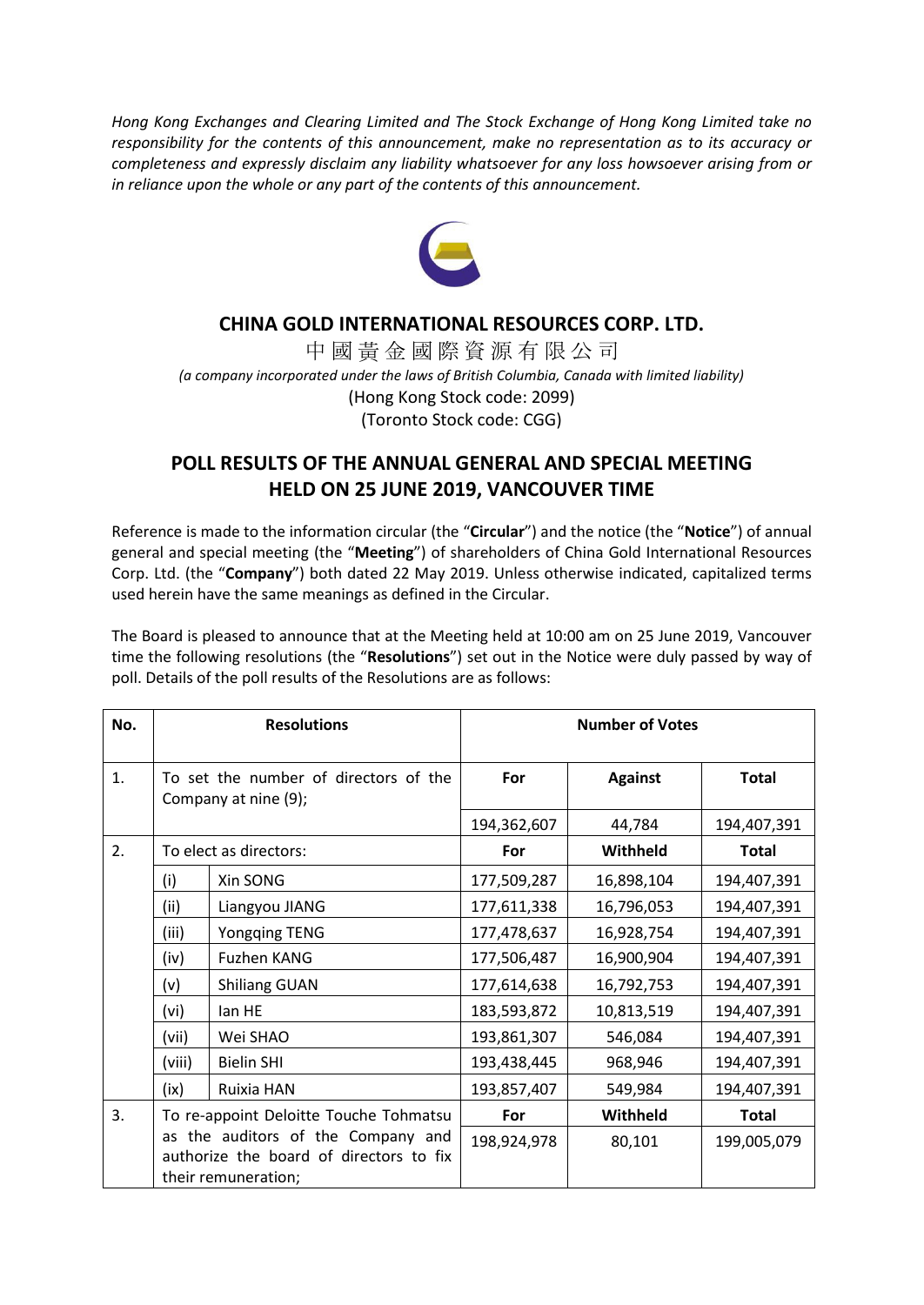| 4. | To grant to the board of directors a                                                                                                                                                                                                                                        | For         | <b>Against</b> | <b>Total</b> |
|----|-----------------------------------------------------------------------------------------------------------------------------------------------------------------------------------------------------------------------------------------------------------------------------|-------------|----------------|--------------|
|    | general mandate to allot, issue and<br>otherwise deal with unissued shares not<br>exceeding 20% of the aggregate number<br>of issued shares of the Company as at the<br>date of the passing of this resolution and<br>the said approval shall be<br>limited<br>accordingly; | 161,799,106 | 32,608,285     | 194,407,391  |
| 5. | To grant to the board of directors a                                                                                                                                                                                                                                        | For         | <b>Against</b> | <b>Total</b> |
|    | general mandate to repurchase shares<br>not exceeding 10% of the aggregate<br>number of issued shares of the Company<br>as at the date of the passing of this<br>resolution and the said approval shall be<br>limited accordingly.                                          | 193,370,874 | 36,517         | 194,407,391  |
| 6. | To extend the share allotment mandate<br>by the addition thereto of the shares<br>repurchased by the Company.                                                                                                                                                               | For         | <b>Against</b> | <b>Total</b> |
|    |                                                                                                                                                                                                                                                                             | 161,789,940 | 32,617,451     | 194,407,391  |

There were no further items brought before the meeting and no amendments or variations were proposed at the meeting.

As at 10 May 2019 Vancouver time, which is the record date for determination of the Shareholders who are entitled to attend and vote at the Meeting, there were a total of 396,413,753 Shares, which represented the total number of Shares entitling the holders of which to attend and vote for or against the Resolutions. There were no Shares entitling the Shareholders to attend and abstain from voting in favour pursuant to Rule 13.40 of the Rules Governing the Listing of Securities on The Stock Exchange of Hong Kong Limited (the "**Listing Rules**"). There were no Shareholders that are required under the Listing Rules to abstain from voting except as disclosed in the Circular.